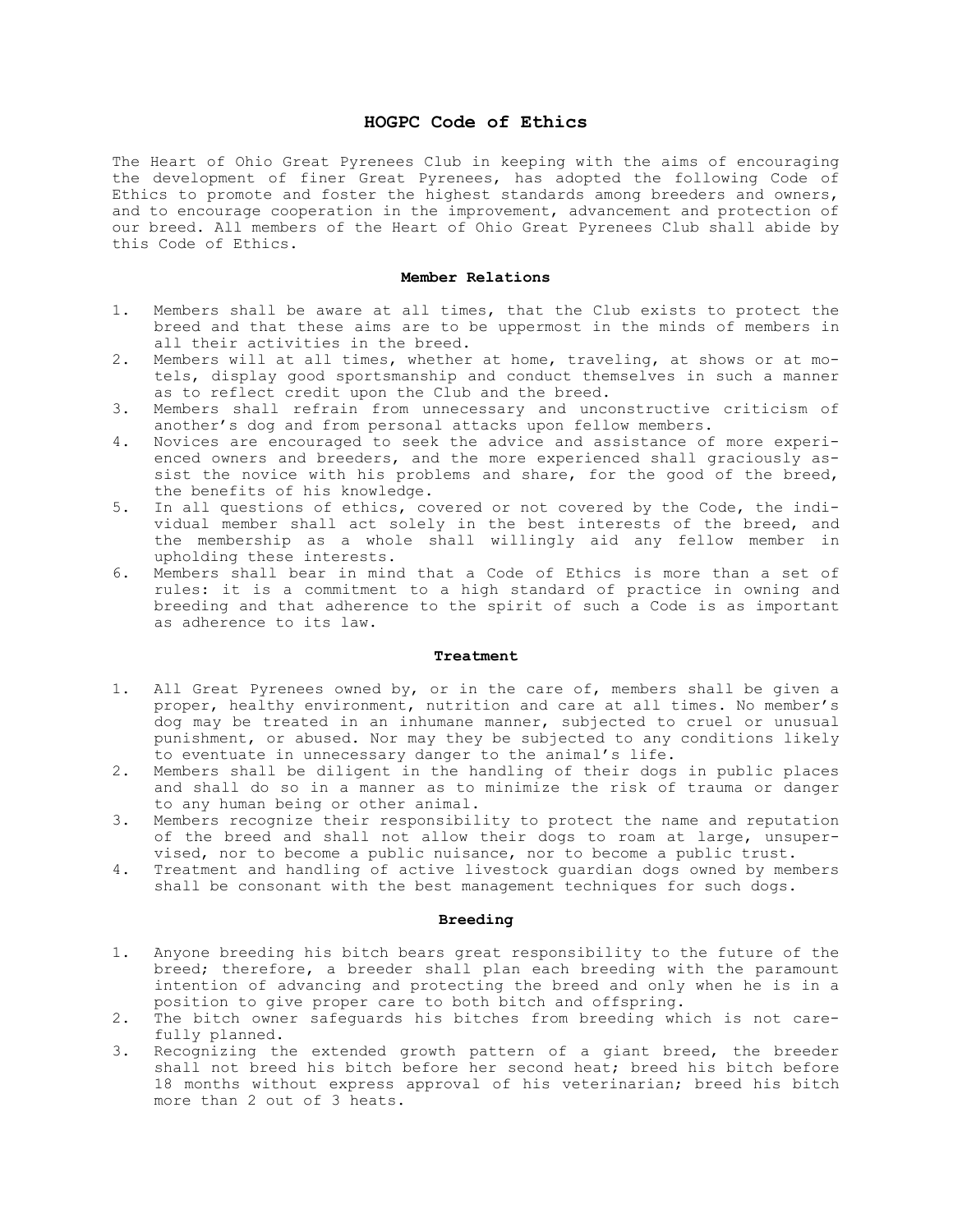- 4. A breeder carefully selects stud and matron with an eye to conformation and temperament, and only after careful study of the breed standard, the individuals and their near relatives and pedigrees, and basic principles of genetics.
- 5. All animals to be bred shall have sound and typical structure and conformation, shall be of sound temperament and free from crippling or disabling hereditary defects.
- 6. A breeder shall refrain from using an individual who, although free from such hereditary defects, consistently produces afflicted offspring from different mates.
- 7. Any breeder breeding from lines in which any serious or disabling hereditary defects occur has an ethical obligation to disclose that to his buyers.
- 8. All individuals being bred shall have been X-rayed for hip dysplasia. The results of these X-rays shall be made known to the owner of stud and bitch and to all buyers of pups. If the animal is not free of dysplasia, the implications of that fact shall be made clear to all buyers. If an individual is bred on the basis of a screening X-ray at under 2 years, it shall be re-X-rayed at 2 or over. It is recommended that adult X-rays be submitted to the OFA or a member of the American Board of Veterinary Radiology for interpretation.

### Stud Service

- 1. No member shall offer at stud any animal who does not meet the above qualifications.
- 2. If the stud has not been bred before, has not produced a live litter or has had breeding problems in the past, such information shall be provided to the bitch owner before the bitch is shipped.
- 3. Prior to accepting any bitch for service, it is the obligation of the stud owner to advise novice breeders of the responsibilities, problems, obligations and expenses involved in breeding a litter.
- 4. It shall be the responsibility of the stud owner to ascertain that any bitch brought to his stud shall meet the requirements of the Code whether owned by a Club member or not. He shall further ascertain to the best of his ability that any produce of this breeding shall be raised and sold in a manner keeping with the ethical standards of this Code. He shall supply any bitch owner who is not an HOGPC member with a copy of this Code and explain its provisions.
- 5. The owner of the stud is under no obligation to service a bitch who is not as represented by her owner or presents serious hereditary defects.
- 6. The owner of a male shall not accept a bitch for service if he is not in a position to maintain the bitch in a safe and healthy manner.
- 7. Bitches shall be bred only to the stud specified by her owner unless an acceptable substitute is agreed upon by both parties.
- 8. Insofar as is possible, at least 2 services shall be effected, and it is the obligation of the stud owner to offer a free return service under the same conditions if no litter results. A litter is defined for the purposes of this Code as a minimum of 2 live pups at 36 hours.
- 9. It is recommended that owners of stud and bitch sign a written agreement, clearly stating the conditions and terms of service.

## Sales

1. A breeder shall be discriminating in the sale of his pups and concerned with the type of home in which they are placed. No member shall engage in wholesaling litters, or in individual sales or consignments of pups or adults to pet shops, dealers, catalog houses or other commercial establishments. Nor shall they be donated or given a prizes in contests, raffles or fund raising events, no matter how charitable.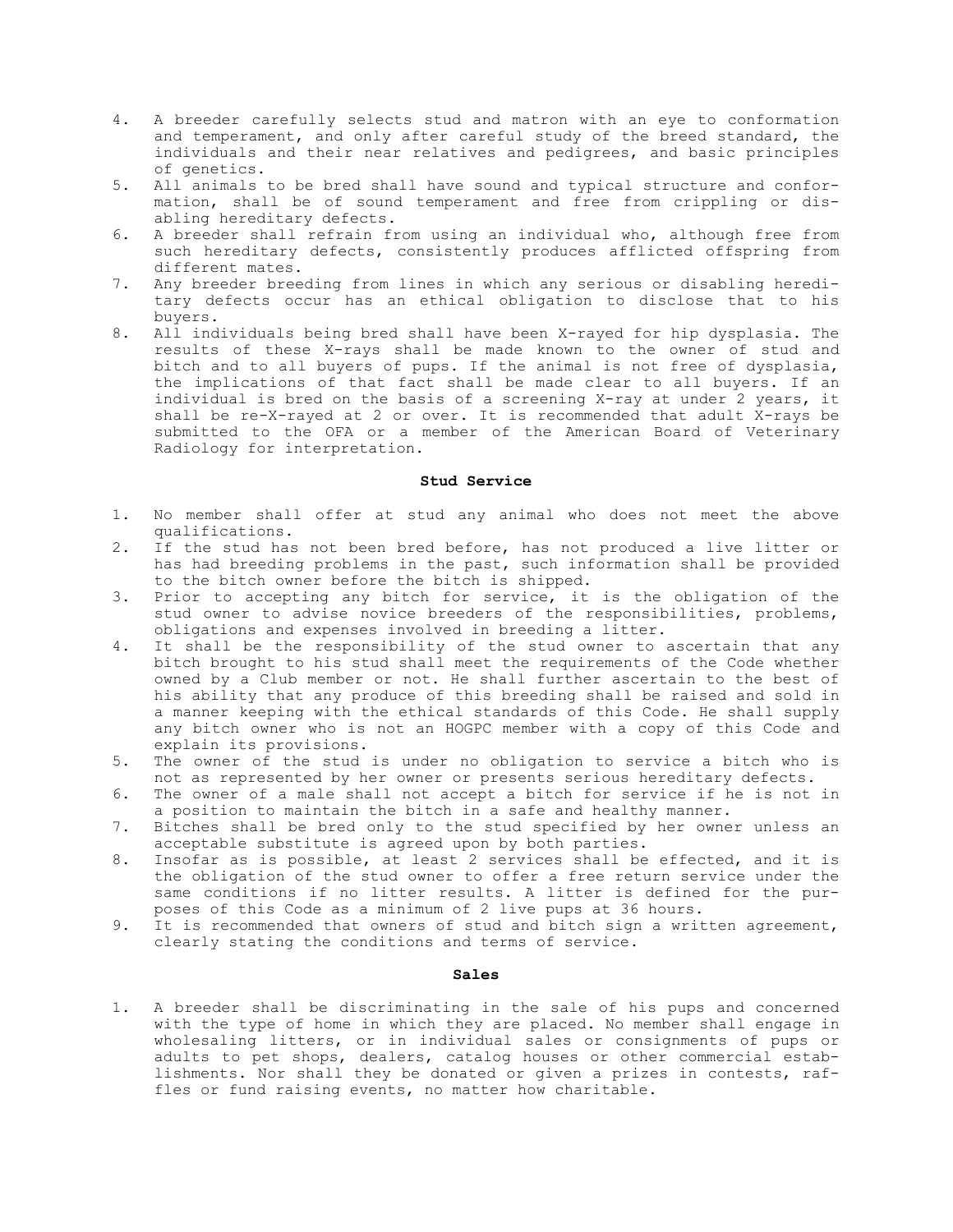- 2. A breeder shall be available to his buyers for whatever advice, reasonable aid and assistance they may need for the life of that dog. HOGPC members shall help and support their fellow members in fulfilling this obligation.
- 3. It is recommended that a breeder, for his protection and that of his buyers, provide adequate written contractual proof of sales and guarantees. No promise shall be made orally which is not later put into writing.
- 4. A breeder shall supply a copy of the Code of Ethics to all buyers and explain to them its provisions.
- 5. The breeder shall supply the AKC individual registration form or a written guarantee that it shall be supplied by the time the pup is 4 months old or upon completion of sale. A puppy may for good cause, be sold without papers if this is understood and agreed to in writing by both parties as specified by the AKC.
- 6. It is recommended that any animal sold under the designation "pet/companion quality" be sold without registration papers and with mandatory spay/neuter proviso. A breeder may supply registration papers upon proof of sterilization or upon reassessment of the animal as being of show/breeding quality.
- 7. It is the ethical obligation of member-breeders to guarantee pups produced and sold by them to be as represented. Any replacement or refund arrangement agreed to by breeder and buyer, and just to the interest of both parties shall be considered satisfactory. It is understood, however, that any dog which dies or must be destroyed before the age of 15 months due to physical or temperamental conditions which are hereditary, shall be replaced one for one, or if this is not possible, the full price shall be refunded.
- 8. Upon releasing the puppy, the breeder shall follow these guidelines:
	- a. He shall supply a pedigree of no less than 4 generations.
	- b. He shall provide written information on the care of the puppy.
	- c. He shall supply records which shall detail all dates and types of medical care given the pup including shots.
	- d. He shall release only pups which are, to the best of his knowledge, in good health.
	- e. Puppies being released shall have had all the necessary inoculations and wormings for their age.
	- f. All pups leaving the breeder shall be at least 7 weeks old. Those to be shipped shall be 9 weeks.
	- g. He shall request that buyers take their pup to a veterinarian of their choice upon receipt and if the pup is unhealthy, allow the buyers 72 hours to return the pup at their expense for a full refund.
	- h. If the pup has not been seen by the buyer or his agent before shipping, the breeder shall allow the buyer 48 hours to return the pup at the buyer's expense if he is not satisfied that the pup is as represented by the breeder. A full refund shall be made.

### Livestock Guardian Dogs

- 1. All provisions of this code apply to livestock guardian dogs, except as specified.
- 2. Members recognize the inherent dangers and opportunities presented to the breed by its guarding functions and will not engage in the breeding or selling of livestock guardian dogs unless they are willing to undertake the education and responsibility involved with such animals and familiarize themselves with the GPCA guidelines on livestock guardian dogs.
- 3. In order to protect both type and function in the breed, breeders shall not separate show and guarding stock.
- 4. It is the obligation of the breeder to determine the specific needs of the buyers and to be available to them for information and advice.
- 5. It is recommended that all livestock guardian dogs be sold on spay/neuter agreements and that pairs of pups not be sold to the same party. Under no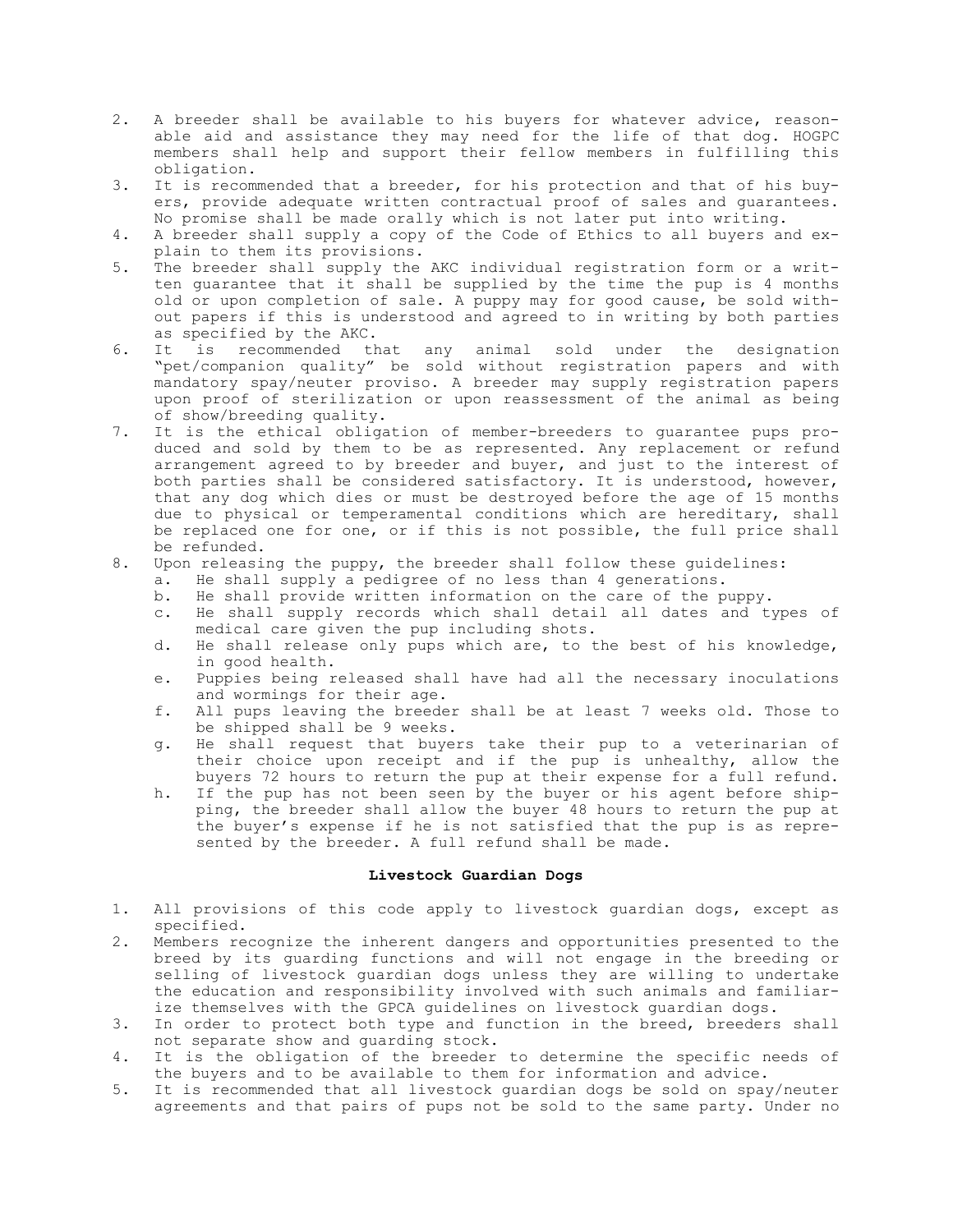circumstances shall a breeder sell litter mates of the opposite sex to one buyer.

### Advertisement

- 1. All advertisement of puppies and adult dogs, written or oral, shall be factual and as forthrightly honest as possible in both substance and implication.
- 2. Advertising and promotion, written and oral, shall be confined to the aspects of the breeders stock and shall not degrade the stock of others.
- 3. The breeder shall be cautious in discussing the show prospects of any puppy he sells, lest he imply a guarantee of show success which he cannot or will not insure.
- 4. He shall be equally cautious in encouraging buyers as to breeding prospects, inasmuch as the breeding of a Great Pyrenees is not to be undertaken lightly by any owner.

# Implementation

- 1. All suspected infractions should be reported to the President in writing. All reports must be signed by the complaining party and shall be accompanied by a \$50.00 deposit which shall be refunded if the complaint is upheld.
- 2. Within 10 days of a receipt the President shall assign the report to the Board Member most geographically accessible to the subject of the complaint. Any member or board member who feels that he or she is in a "conflict of interest" situation should so state and may disqualify himself from the investigation. The President and the Board Member shall immediately select two HOGPC non-Board members to assist in investigating the complaint.
- 3. Except in the case of suspension or expulsion, the committee shall have full authority to investigate, adjudicate and impose discipline.
- 4. The investigation committee shall immediately contact the accused party and provide him/her with a photo copy of the complaint, including the name of the complaining party. The accused has the right to face the accuser on neutral grounds. Once the investigation is undertaken, both the complainant and the accused shall refrain from harassment of the other. Any violation of this shall be reported to the committee and may be considered a violation of the Code.
- 5. The accused party shall have a maximum of 2 weeks to respond to the charges. Upon receipt of the response the committee shall have one month in which to determine the truth of the complaint and submit its findings to the President. The committee shall include in its report an assessment of the severity of the violation and a recommendation as to penalty and manner of rectifying the violation.
- 6. The President shall direct the Secretary to notify within 10 days, both parties to the complaint of the results of the committee's investigation. If a violation has occurred, the violating party shall be appraised of the terms of discipline.
- 7. Lack of response from the accused party to the complaint shall be considered "nolo contendere" and the committee shall impose penalties on that basis.
- 8. Penalties:
	- a. In the case of a first offense members shall be given one month in which to correct the violation in keeping with the recommendation of the investigating committee and proof of such correction shall be submitted to the committee. Further, the Secretary shall be directed to remove the name of the member from the information referral list for a period of 6 months.